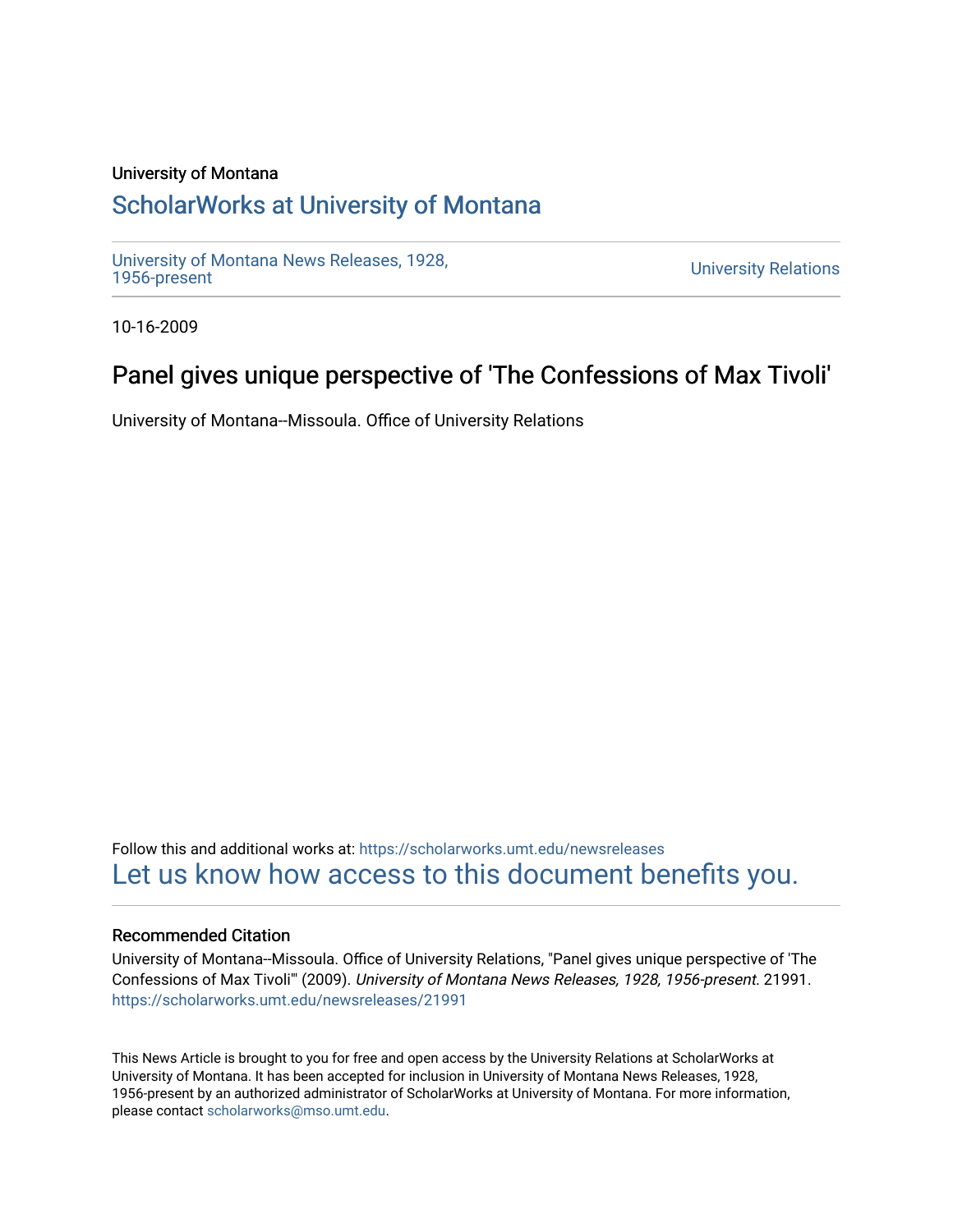

UNIVERSITY RELATIONS • MISSOULA. MT 59812 • 406.243.2522 • FAX: 406.243.4520

### <u>NEWS RELEASE</u>

Oct. 16. 2009

**Contact:** Arlene Walker-Andrews, UM associate provost, 406-243-4689, [arlene.walker](mailto:arlene.walker-andrews@umontana.edu)[andrews@umontana.edu.](mailto:arlene.walker-andrews@umontana.edu)

**PANEL GIVES UNIQUE PERSPECTIVES OF 'THE CONFESSIONS OF MAX TIVOLI' MISSOULA -**

The University of Montana will hold a panel discussion Wednesday, Oct. 28. that will introduce readers of "The Confessions of Max Tivoli" to the novel's themes in a new and engaging way.

Written by UM alumnus Andrew Sean Greer, the novel is the University's 2009 First-Year Reading Experience Program book selection.

The panel discussion, "Max Tivoli: A Perspective from the Biomedical and Social

Sciences," will take place from 4 to 5 p.m. in James E. Todd Building Rooms 203-204. The

event is free and open to the public.

The panel includes a medical doctor, scientists and social scientists steeped in knowledge about how humans age and develop throughout life. They will bring their unique perspectives to Max Tivoli's unusual problem of aging backward.

Panel members are:

- Missoula pediatrician Dr. Leslie Scott of Community Physician Group.
- ×. Professor Cindy Garthwait, director of the Gerontology Fellows Program in UM's School of Social Work and an expert on sociological aspects of aging.
- ×. Associate Professor Kim Wallace of UM's Department of Psychology, whose interest in gerontology focuses on the psychological and environmental factors that contribute to successful outcomes in later life.
- ٠. Associate Professor Fernando Cardozo of UM's Department of Biomedical and Pharmaceutical Sciences, a biochemist who studies the relationship between DNA damage and aging.